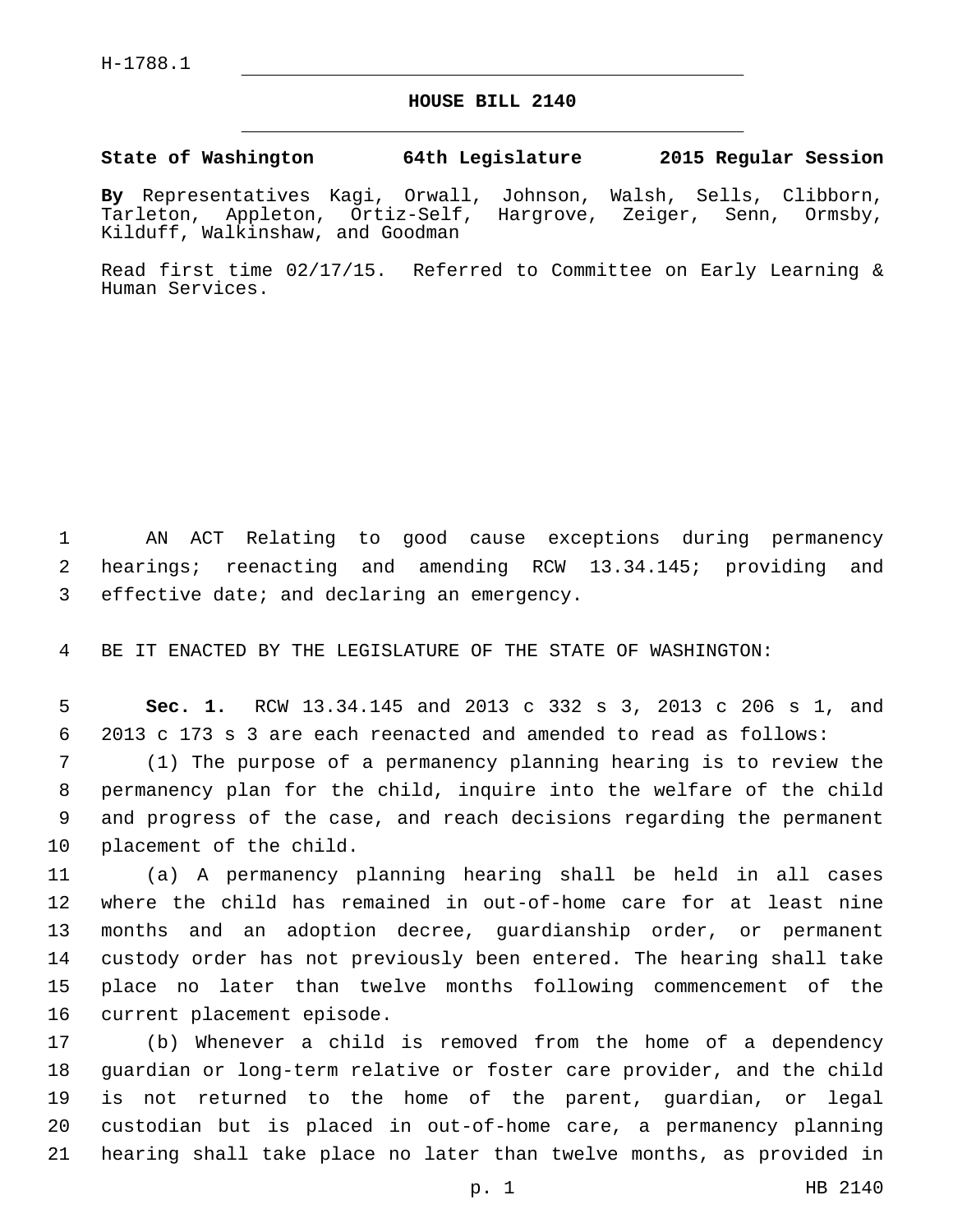this section, following the date of removal unless, prior to the hearing, the child returns to the home of the dependency guardian or long-term care provider, the child is placed in the home of the parent, guardian, or legal custodian, an adoption decree, guardianship order, or a permanent custody order is entered, or the dependency is dismissed. Every effort shall be made to provide stability in long-term placement, and to avoid disruption of placement, unless the child is being returned home or it is in the 9 best interest of the child.

 (c) Permanency planning goals should be achieved at the earliest possible date, preferably before the child has been in out-of-home care for fifteen months. In cases where parental rights have been terminated, the child is legally free for adoption, and adoption has been identified as the primary permanency planning goal, it shall be a goal to complete the adoption within six months following entry of 16 the termination order.

 (2) No later than ten working days prior to the permanency planning hearing, the agency having custody of the child shall submit a written permanency plan to the court and shall mail a copy of the plan to all parties and their legal counsel, if any.

 (3) When the youth is at least age seventeen years but not older than seventeen years and six months, the department shall provide the youth with written documentation which explains the availability of extended foster care services and detailed instructions regarding how the youth may access such services after he or she reaches age 26 eighteen years.

 (4) At the permanency planning hearing, the court shall conduct 28 the following inquiry:

 (a) If a goal of long-term foster or relative care has been achieved prior to the permanency planning hearing, the court shall review the child's status to determine whether the placement and the 32 plan for the child's care remain appropriate.

 (b) In cases where the primary permanency planning goal has not been achieved, the court shall inquire regarding the reasons why the primary goal has not been achieved and determine what needs to be done to make it possible to achieve the primary goal. The court shall review the permanency plan prepared by the agency and make explicit 38 findings regarding each of the following:

 (i) The continuing necessity for, and the safety and 40 appropriateness of, the placement;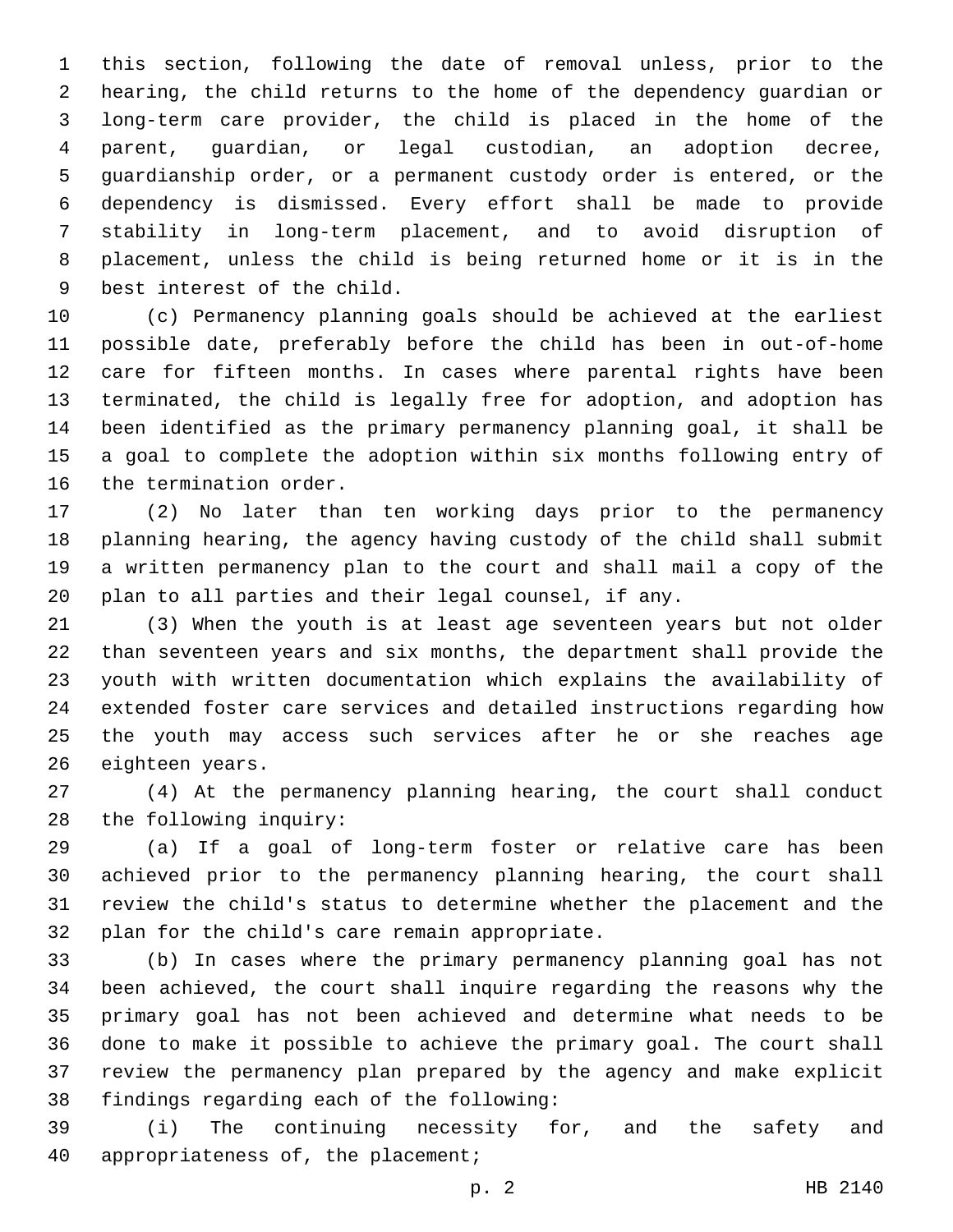(ii) The extent of compliance with the permanency plan by the department or supervising agency and any other service providers, the child's parents, the child, and the child's guardian, if any;

 (iii) The extent of any efforts to involve appropriate service providers in addition to department or supervising agency staff in planning to meet the special needs of the child and the child's 7 parents;

 (iv) The progress toward eliminating the causes for the child's placement outside of his or her home and toward returning the child safely to his or her home or obtaining a permanent placement for the 11 child;

 (v) The date by which it is likely that the child will be returned to his or her home or placed for adoption, with a guardian 14 or in some other alternative permanent placement; and

 (vi) If the child has been placed outside of his or her home for fifteen of the most recent twenty-two months, not including any period during which the child was a runaway from the out-of-home placement or the first six months of any period during which the child was returned to his or her home for a trial home visit, the appropriateness of the permanency plan, whether reasonable efforts were made by the department or supervising agency to achieve the goal of the permanency plan, and the circumstances which prevent the child 23 from any of the following:

(A) Being returned safely to his or her home;

 (B) Having a petition for the involuntary termination of parental 26 rights filed on behalf of the child;

27 (C) Being placed for adoption;

28 (D) Being placed with a guardian;

 (E) Being placed in the home of a fit and willing relative of the 30 child; or

 (F) Being placed in some other alternative permanent placement, including independent living or long-term foster care.

 (5) Following this inquiry, at the permanency planning hearing, the court shall order the department or supervising agency to file a petition seeking termination of parental rights if the child has been in out-of-home care for fifteen of the last twenty-two months since the date the dependency petition was filed unless the court makes a good cause exception as to why the filing of a termination of parental rights petition is not appropriate. Any good cause finding shall be reviewed at all subsequent hearings pertaining to the child.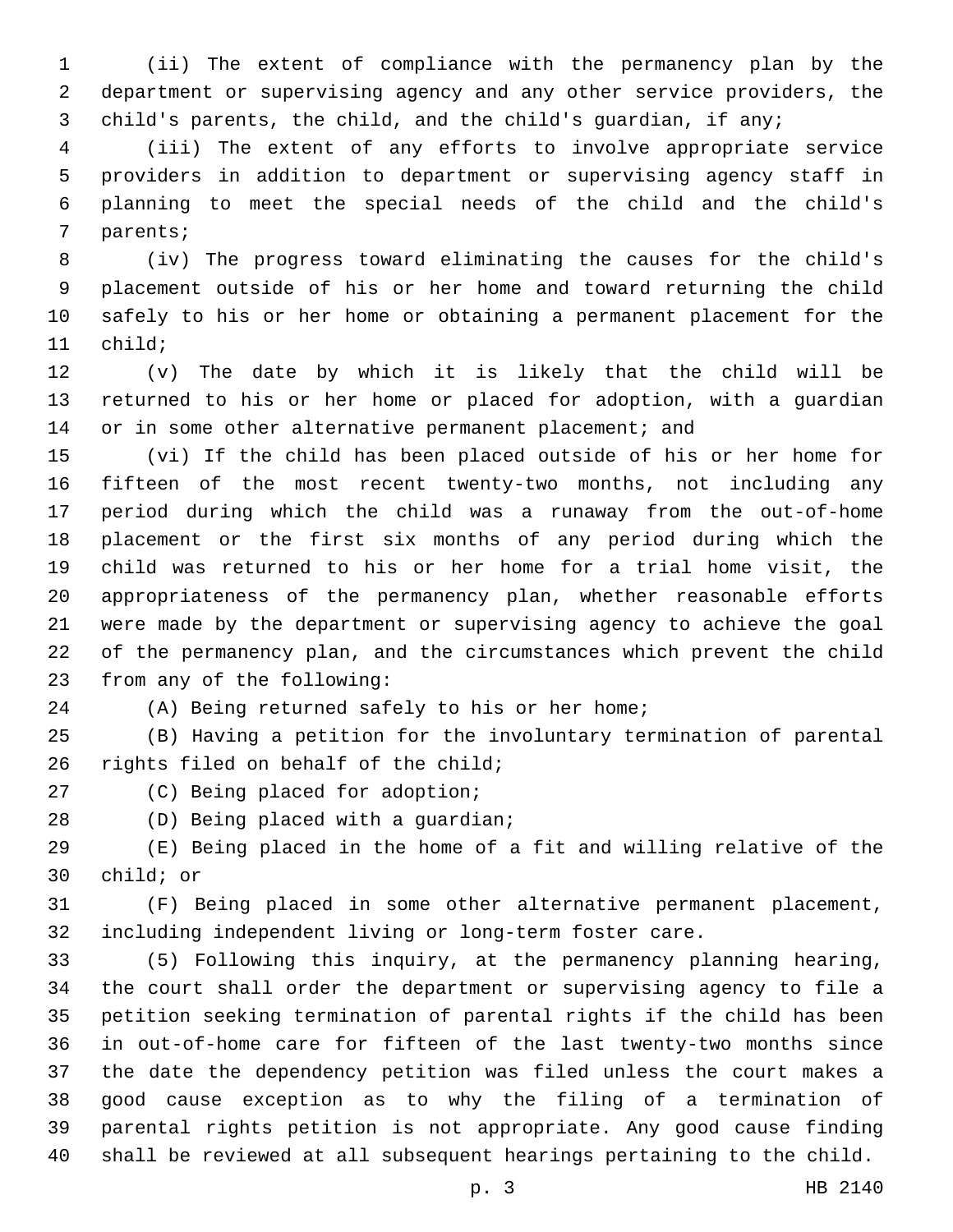(a) For purposes of this subsection, "good cause exception" includes but is not limited to the following:2

(i) The child is being cared for by a relative;

 (ii) The department has not provided to the child's family such services as the court and the department have deemed necessary for 6 the child's safe return home;

 (iii) The department has documented in the case plan a compelling reason for determining that filing a petition to terminate parental 9 rights would not be in the child's best interests;  $((\theta \hat{r}))$ 

 (iv) The parent is incarcerated, or the parent's prior incarceration is a significant factor in why the child has been in foster care for fifteen of the last twenty-two months, the parent maintains a meaningful role in the child's life, and the department has not documented another reason why it would be otherwise appropriate to file a petition pursuant to this section;

 $(v)$  ((Until June 30, 2015,)) Where a parent has been accepted into a dependency treatment court program or long-term substance abuse or dual diagnoses treatment program and is demonstrating 19 compliance with treatment goals; or

20 (vi) ((Until June 30, 2015,)) Where a parent who has been court ordered to complete services necessary for the child's safe return home files a declaration under penalty of perjury stating the parent's financial inability to pay for the same court-ordered services, and also declares the department was unwilling or unable to pay for the same services necessary for the child's safe return home.

 (b) The court's assessment of whether a parent who is incarcerated maintains a meaningful role in the child's life may 28 include consideration of the following:

 (i) The parent's expressions or acts of manifesting concern for the child, such as letters, telephone calls, visits, and other forms 31 of communication with the child;

 (ii) The parent's efforts to communicate and work with the department or supervising agency or other individuals for the purpose of complying with the service plan and repairing, maintaining, or 35 building the parent-child relationship;

 (iii) A positive response by the parent to the reasonable efforts 37 of the department or the supervising agency;

 (iv) Information provided by individuals or agencies in a reasonable position to assist the court in making this assessment, including but not limited to the parent's attorney, correctional and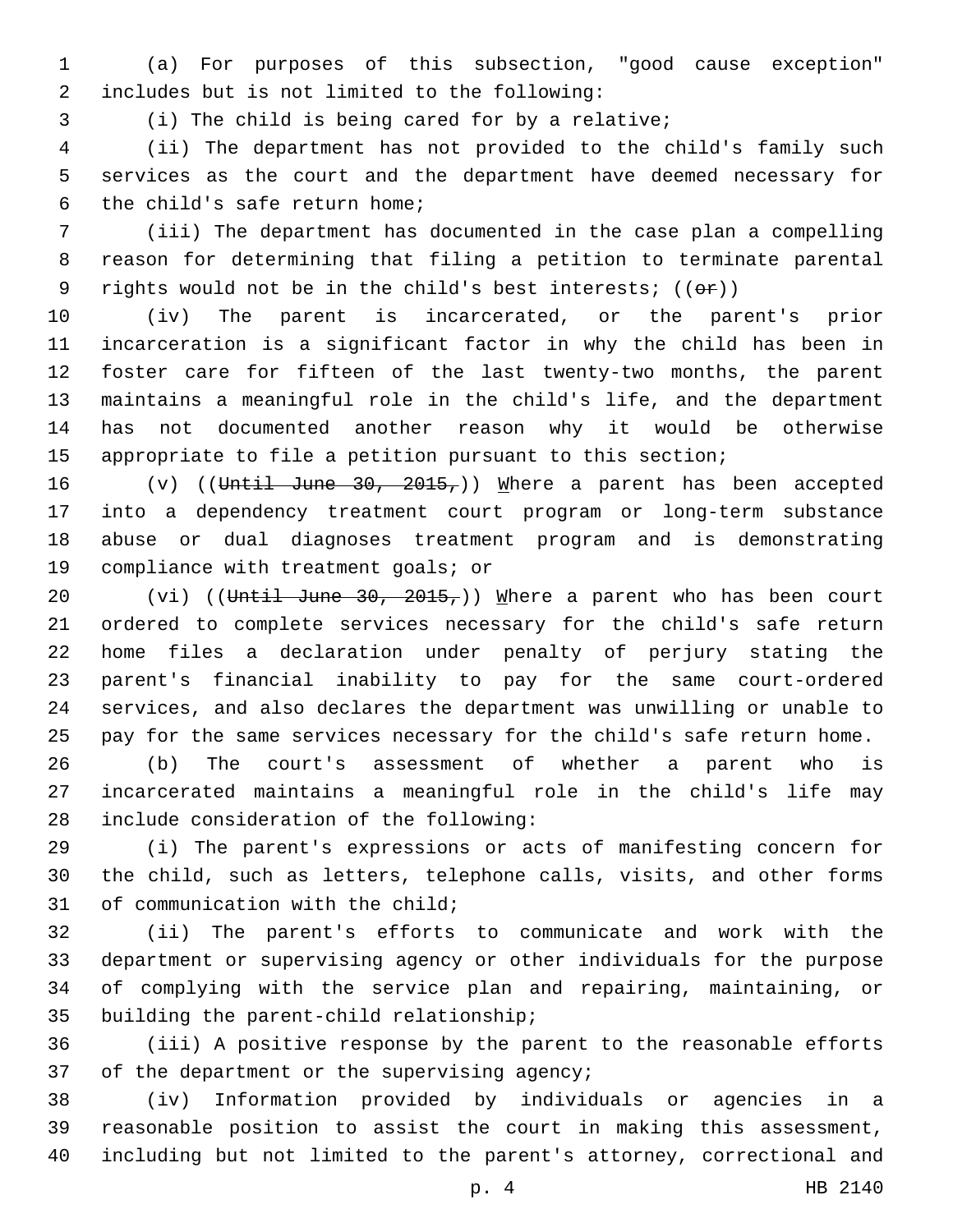mental health personnel, or other individuals providing services to 2 the parent;

 (v) Limitations in the parent's access to family support programs, therapeutic services, and visiting opportunities, restrictions to telephone and mail services, inability to participate in foster care planning meetings, and difficulty accessing lawyers and participating meaningfully in court proceedings; and

 (vi) Whether the continued involvement of the parent in the child's life is in the child's best interest.9

 (c) The constraints of a parent's current or prior incarceration and associated delays or barriers to accessing court-mandated services may be considered in rebuttal to a claim of aggravated 13 circumstances under RCW  $13.34.132(4)((\frac{1}{9}))$  (h) for a parent's 14 failure to complete available treatment.

 (6)(a) If the permanency plan identifies independent living as a goal, the court at the permanency planning hearing shall make a finding that the provision of services to assist the child in making a transition from foster care to independent living will allow the child to manage his or her financial, personal, social, educational, and nonfinancial affairs prior to approving independent living as a permanency plan of care. The court will inquire whether the child has been provided information about extended foster care services.

 (b) The permanency plan shall also specifically identify the services, including extended foster care services, where appropriate, that will be provided to assist the child to make a successful transition from foster care to independent living.

 (c) The department or supervising agency shall not discharge a child to an independent living situation before the child is eighteen years of age unless the child becomes emancipated pursuant to chapter 30 13.64 RCW.

 (7) If the child has resided in the home of a foster parent or relative for more than six months prior to the permanency planning 33 hearing, the court shall:

 (a) Enter a finding regarding whether the foster parent or relative was informed of the hearing as required in RCW 74.13.280, 13.34.215(6), and 13.34.096; and36

 (b) If the department or supervising agency is recommending a placement other than the child's current placement with a foster parent, relative, or other suitable person, enter a finding as to the reasons for the recommendation for a change in placement.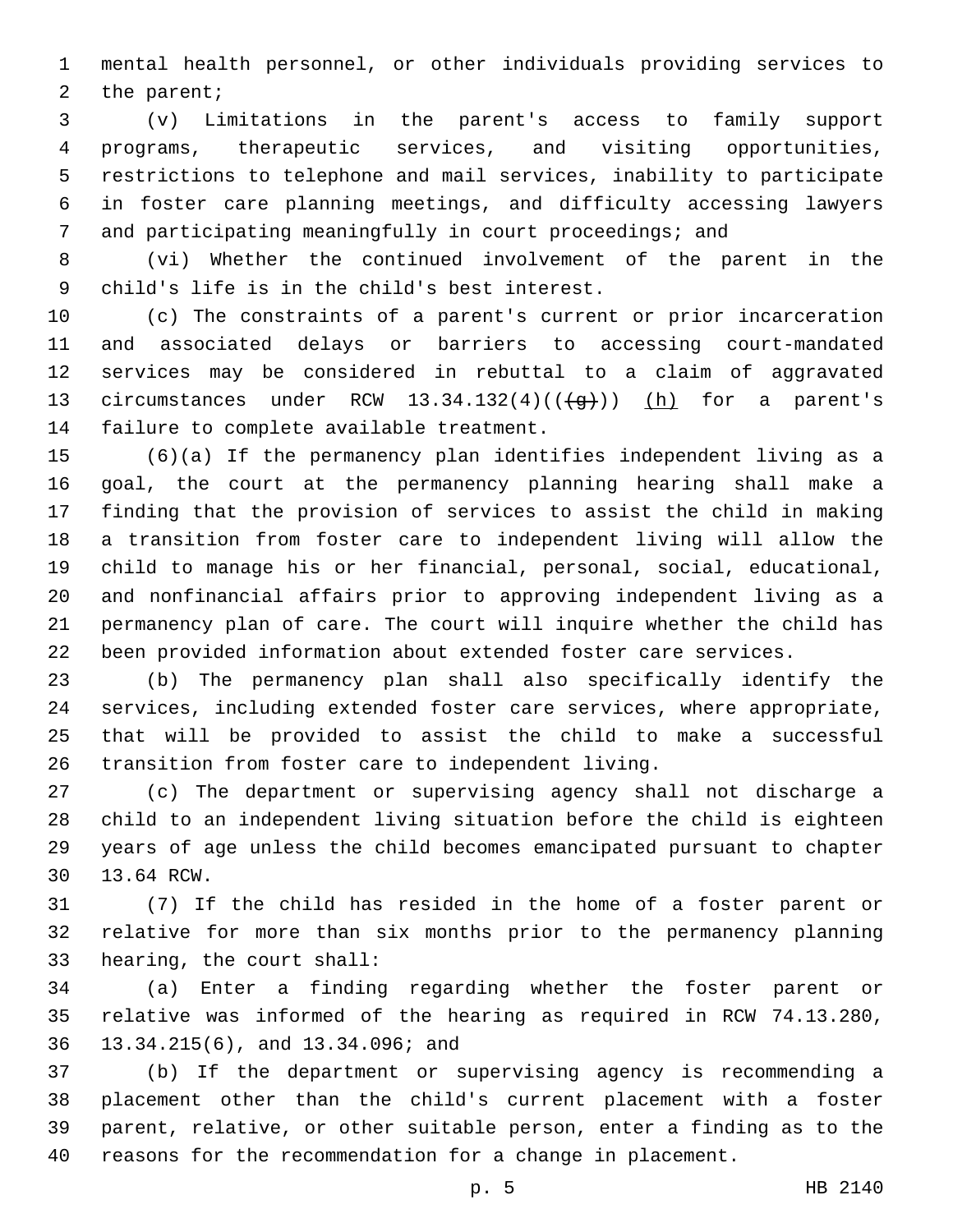(8) In all cases, at the permanency planning hearing, the court shall:2

 (a)(i) Order the permanency plan prepared by the supervising agency to be implemented; or4

 (ii) Modify the permanency plan, and order implementation of the 6 modified plan; and

 (b)(i) Order the child returned home only if the court finds that 8 a reason for removal as set forth in RCW 13.34.130 no longer exists; 9 or

 (ii) Order the child to remain in out-of-home care for a limited specified time period while efforts are made to implement the 12 permanency plan.

 (9) Following the first permanency planning hearing, the court shall hold a further permanency planning hearing in accordance with this section at least once every twelve months until a permanency planning goal is achieved or the dependency is dismissed, whichever 17 occurs first.

 (10) Prior to the second permanency planning hearing, the agency that has custody of the child shall consider whether to file a 20 petition for termination of parental rights.

 (11) If the court orders the child returned home, casework supervision by the department or supervising agency shall continue for at least six months, at which time a review hearing shall be held pursuant to RCW 13.34.138, and the court shall determine the need for 25 continued intervention.

 (12) The juvenile court may hear a petition for permanent legal custody when: (a) The court has ordered implementation of a permanency plan that includes permanent legal custody; and (b) the party pursuing the permanent legal custody is the party identified in the permanency plan as the prospective legal custodian. During the pendency of such proceeding, the court shall conduct review hearings and further permanency planning hearings as provided in this chapter. At the conclusion of the legal guardianship or permanent legal custody proceeding, a juvenile court hearing shall be held for the purpose of determining whether dependency should be dismissed. If a guardianship or permanent custody order has been entered, the 37 dependency shall be dismissed.

 (13) Continued juvenile court jurisdiction under this chapter shall not be a barrier to the entry of an order establishing a legal

p. 6 HB 2140